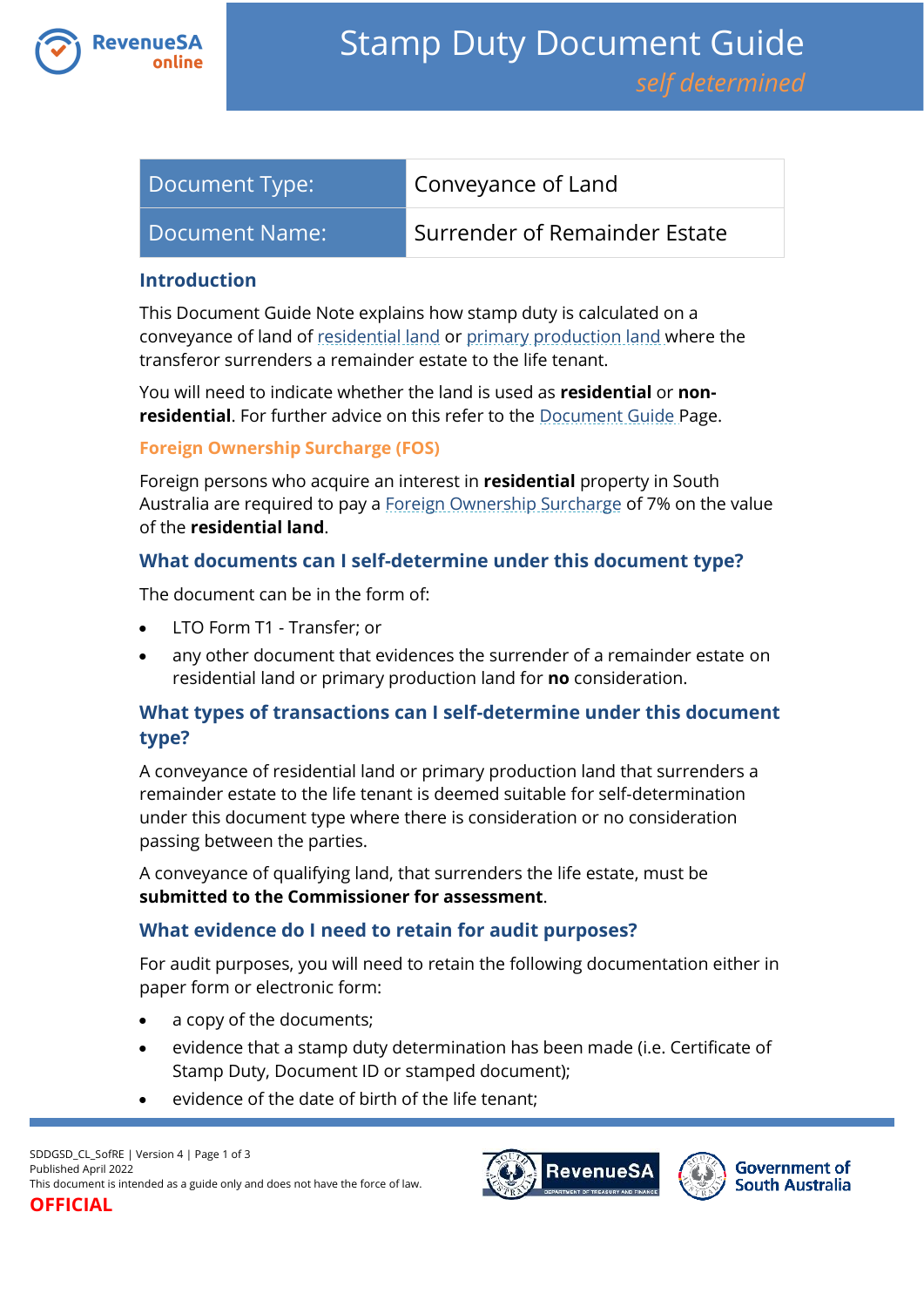

- evidence of the market value of the land as at the date of conveyance; and
- a copy of the Actuarial valuation (if applicable).

# **What Section(s) of the** *Stamp Duties Act 1923* **applies?**

- Section 60
- Section 71(3)(b)

# **What stamp duty is payable on this document?**

The stamp duty is calculated on either the **consideration** or **value of the remainder estate**, WHICHEVER IS THE GREATER, using the *ad valorem*  conveyance rate of stamp duty.

If the transfer is for no consideration, stamp duty is calculated on the **value of the remainder estate**. This value must be declared on the Transfer.

You will need to obtain evidence of the market value of the land. For example:

- valuation from a suitably qualified valuer; or
- evidence of the current Valuer-General's value for the land (e.g. a copy of the relevant SAILIS print-out).

If you have a valuation from an Actuary the Commissioner will accept this value as evidence of the market value of the life estate. If no Actuarial valuation exists, then the following steps must be taken to calculate the value of the life estate:

1. Refer to [Revenue Ruling SDA011](http://www.revenuesa.sa.gov.au/rulings/SDA011.pdf) to obtain the 'life tenant factor' of the life tenant. You will need to know the date of birth of the life tenant to determine their age as at the date of the transfer. The age, in years, must be rounded to the nearest birthday. For example, a person aged 75 years and 7 months would be regarded as 76 years of age whereas a person aged 75 years and three months would be regarded as 75 years of age.

Where there is more than one life tenant, the 'life tenant factor' used will be that of the youngest life tenant.

2. Multiply the life tenant factor by the market value of the land on which the subject remainder estate is being conveyed to calculate the value of the life estate.

Note: a different life tenant factor applies to males and females.

**3.** Subtract this figure from the market value of the land to calculate the value of the remainder estate.